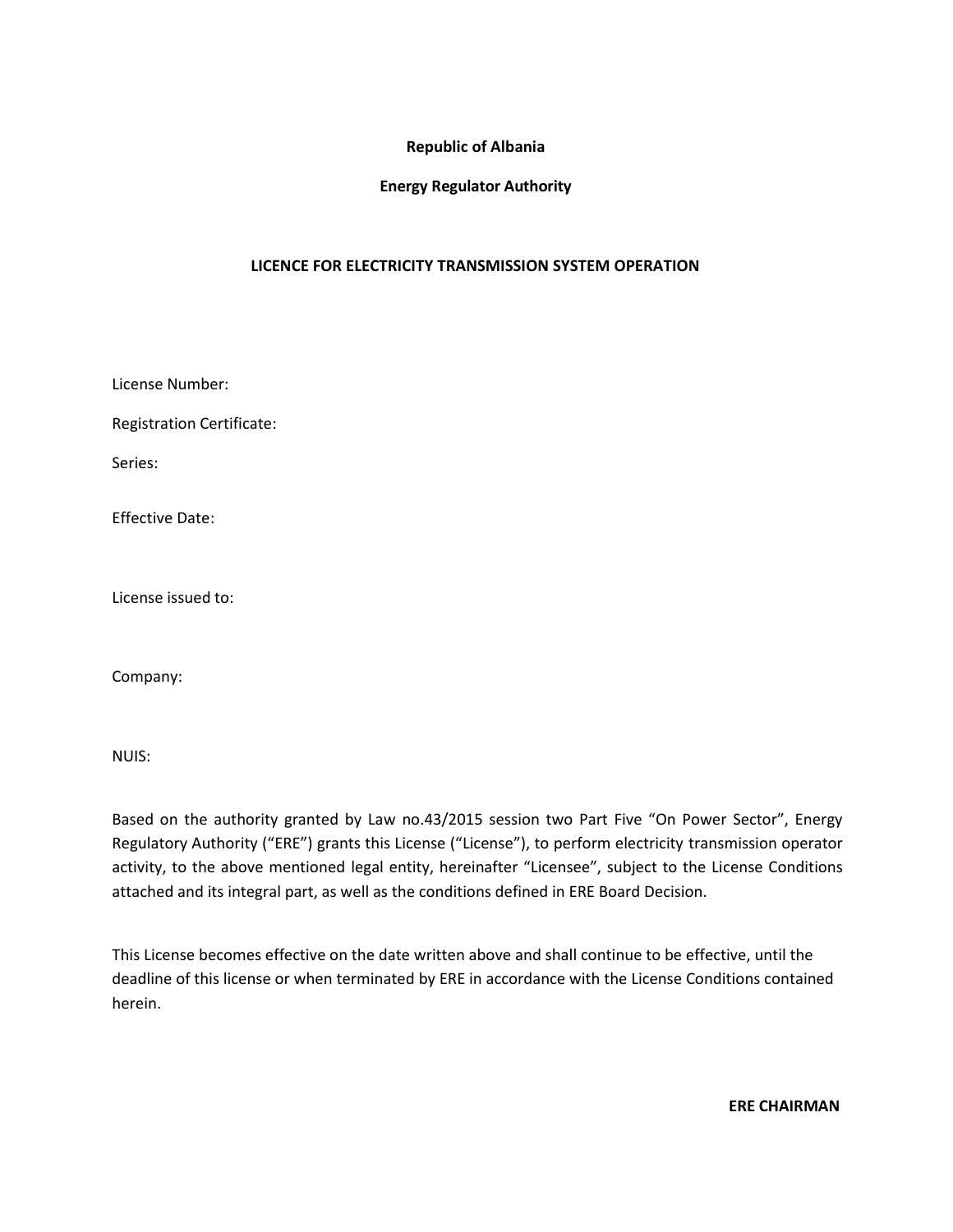### **Republic of Albania**

### **Energy Regulator Authority**

#### **LICENSE**

### **FOR**

#### **THE OPERATION OF ELECTRICITY TRANSMISSION SYSTEM**

Series :

License Number:

Issued to:

(Full name of the Licensee)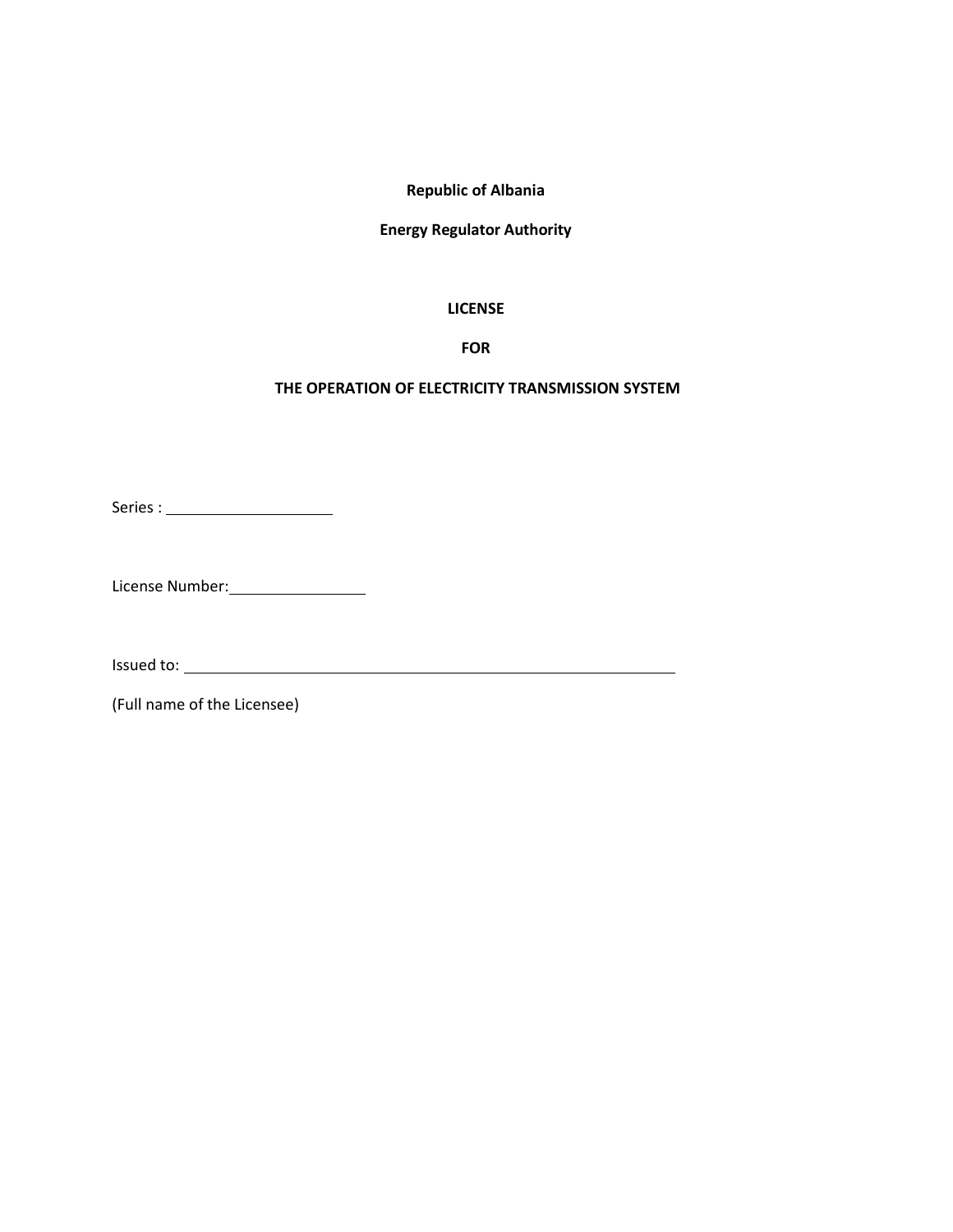### **LICENSE CONDITIONS**

### **FOR**

## **THE OPERATION OF ELECTRICITY TRANSMISSION SYSTEM**

License Number:

Series:

Issued to:

(Full name of the Licensee)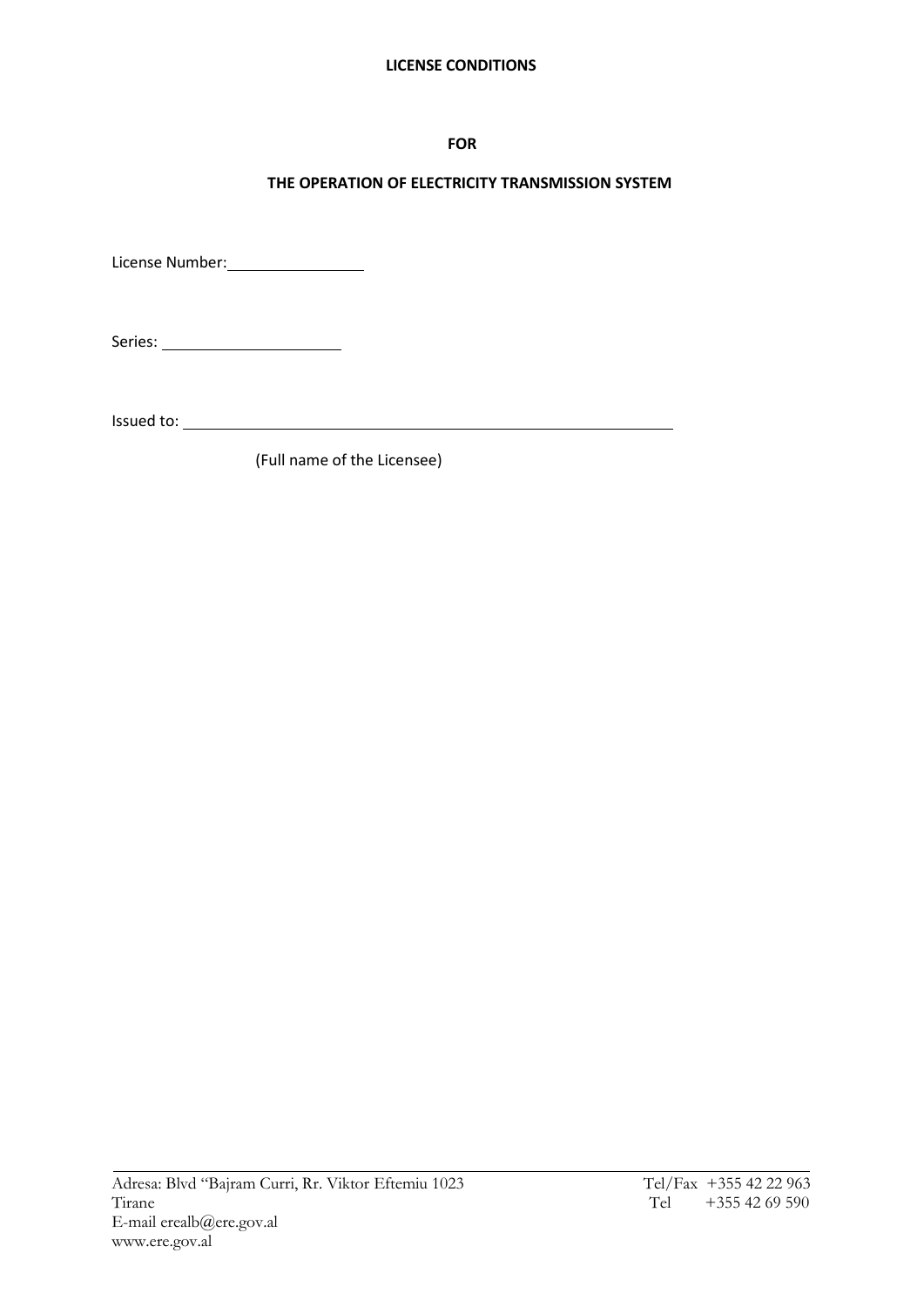## **General Provisions**

1.1 ERE is the only authority in the Republic of Albania, recognized under Law no.43/2015 Part Four "On Power Sector" to issue this License and declare its effectiveness.

1.2 If any condition of this License becomes void, this condition shall be removed from the License and the remaining Conditions of the License shall continue to be fully effective.

1.3 The assets transfer of the licensee is done according to the definitions of article 44 Law No.43/2015 "On Power Sector" and the "Regulation on asset transfer from the licensee on power and natural gas sector approved with decision no.119 of date 21.07.2016.

1.4. ERE amends this license, in conformity with article 43 of the law and the regulation for the procedures and terms for license issue, modification, transferring or license termination approved by ERE

1.5 In the Republic of Albania shall be issued only one license for the Operation of Electricity Transmission System Activity.

1.6 The following words and phrases used in this License, the License Conditions and the Annexes, when used, shall have the following meanings:

1.7 "Electricity activities" are the economic activities related with generation, transmission, distribution, and electricity supply, as well as electricity market operation.

**1.8 "Energy Regulator Authority" or "ERE"** means the regulatory institution of power and natural gas sector, that operates in conformity with this law and natural gas sector law.

**1.9 "Grid Operator"** means transmission system operator and/or electricity distribution system operator.

**1.10 "Transmission System Operator"** or **"TSO"** means a legal person, responsible for the operation, maintenance, and development of transmission system, including the interconnections with other cross-border systems, to ensure long-term ability of the system to meet the reasonable demands of electricity transmission.

**1.11 "Certification"** means the procedure, which determines the compliance with the conditions governing the independence and unbundling of Transmission System Operator, according to the definitions of the law mentioned above, as a precondition for defining and approving this operator.

**1.12 "Electricity Activities"** are economic activities related to electricity generation, transmission, distribution and electricity supply, as well as electricity market operation.

**1.13 "Board"** means ERE decision making body, appointed according to this law mentioned above.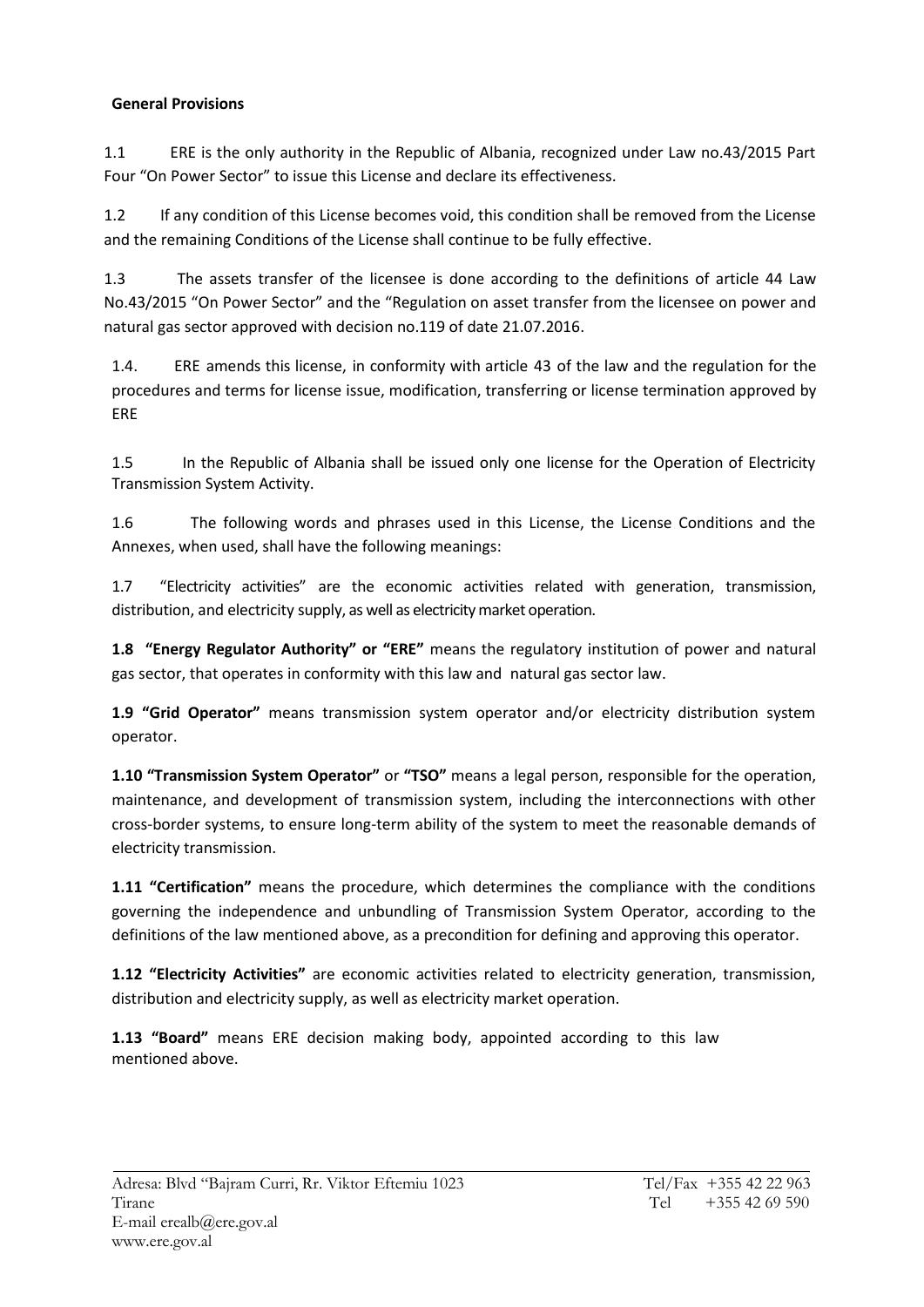**1.14 "Dispatch"** means the activity performed by Transmission System Operator, consisting in real time management of electricity flows and implementation of the necessary measures for co ordinated operation of power system components, including the generation plants, transmission grid and the necessary ancillary services necessary for the system operation.

**1.15 "License"** means an authorization issued to a person for performing an activity in the power sector, in conformity with the provisions of this law.

**1.16** "**Law"** in this act shall mean in any case Law no 43/2015 "On Power Sector"

**1.17 "Legislation in force"** means the Laws in the Republic of Albania approved by the Parliament including the Law (hereinafter) and other secondary legislation issued implementing the law which are effective during the period of this License;

**1.18 "Electricity market model"** means a document prepared and approved in conformity with the provisions of this law, which defines the relations between different electricity market participants.

**1.19 "ERE Rules"** means any secondary legislation approved by ERE implementing the legislation in force, which regulates the licensee activity in the power sector.

**1.20 "Market Rules"** means the detailed rules that define the way of market operation and management, participant's registration, balancing responsibility from electricity market participants, rules to balance the power system, rules for calculating the imbalances for the responsible balancing parties, rules for financial liabilities of the balancing responsible parties in case of imbalances, as well as other issues regarding market operation.

**1.21 "Declared Export"** means electricity dispatch corresponding to electricity amount delivered simultaneously to another country as declared import based on a contractual agreement.

**1.22 "ENTSO-e"** means the European Network of Transmission System Operators for Electricity.

**1.23 "Licensee"** means a person that holds a license for electricity activities, in conformity with the provisions of this law.

**1.24 "Balancing Responsible Party"** means an electricity market participant or a representative selected by him, responsible to Transmmission System Operator for the imbalances established during its operation.

**1.25 "Energy Community Parties"** means the Contracting Parties of Energy Community Treaty, the European Union and its member states.

**1.26 "System Users"** means natural or legal persons supplying or being supplied with electricity by the transmission or distribution system.

**1.27 "Balancing Responsibility"** means an obligation of market participants for balancing the generation, consumption, electricity sale-purchase processes, in conformity with the agreed schedule, being financially responsible to Transmission System Operator for the created imbalances system.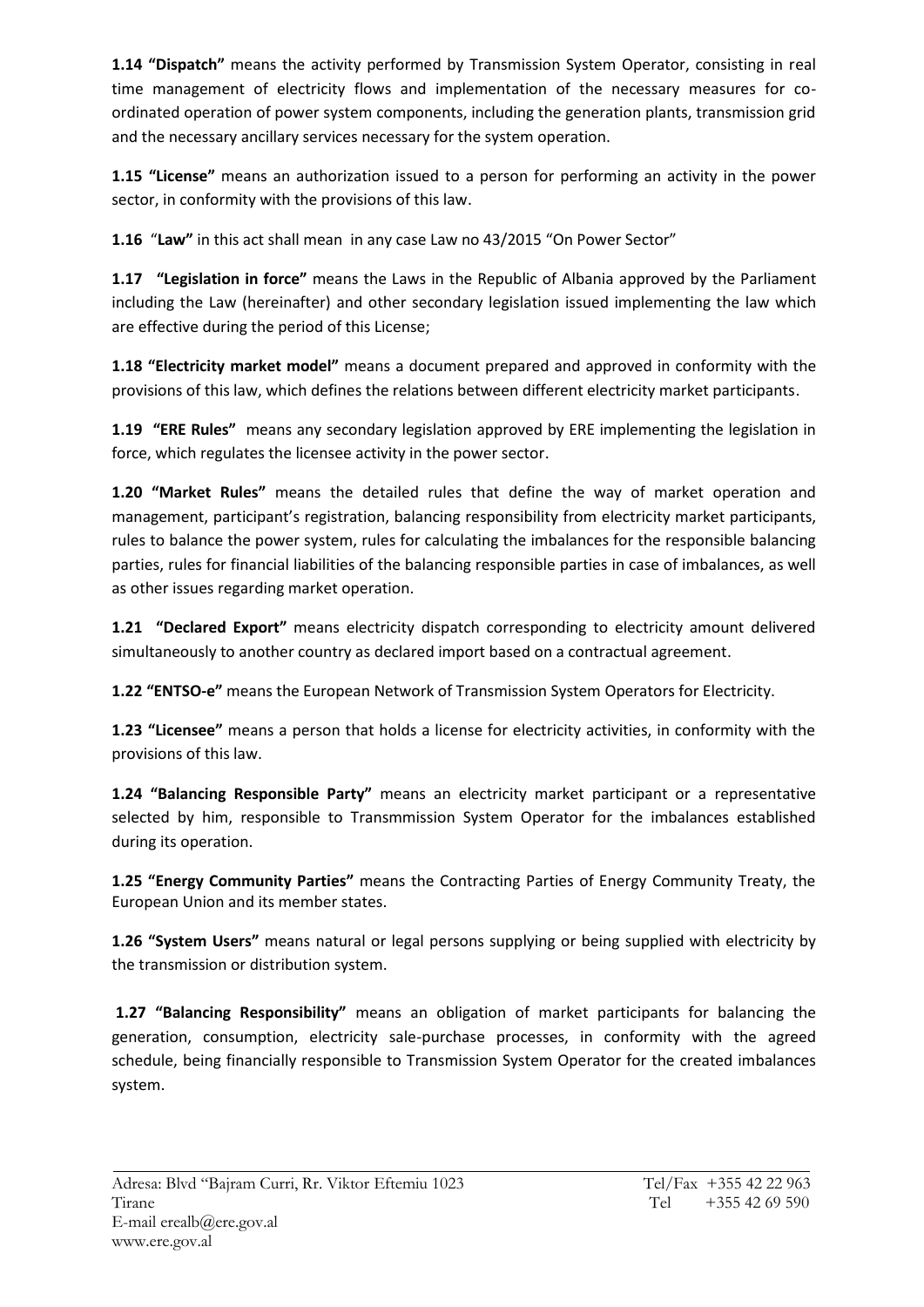**1.28 "Balancing Service Provider"** means an electricity market participant, which provides the balancing service for the Transmission System Operator, based on an agreement for participation in the market balancing, in conformity with the balancing rules of the power system.

**1.29 "Electricity Market Participant"** means a legal person, registered as an electricity market participant, which includes the generators, traders, suppliers, the customers, Transmission System Operator, Distribution System Operator, closed distribution systems and market operator. Transmission System Operator and Distribution System Operator are electricity market participants only for the purpose of providing electricity needed for covering the losses in the grid, for balancing and ancillary services.

**1.30 "Grid Codes"** means the Transmission and Distribution Codes. "Distribution Code" means the set of technical rules, which regulate distribution grid operation and set the service conditions provided by distribution system operators for the users of distribution system.

**1.31 "Transmission Code"** means the set of technical rules, which regulate transmission system operator, as well as define the service conditions provided by Transmission System Operator to the users of transmission system, in conformity with ENTSO-e rules.

**1.32 "Metering Code"** means the set of minimal norms obligatory to measure and record electricity.

**1.33 "Balancing Service Provider"** means an electricity market participant, which provides the balancing service for the Transmission System Operator, based on an agreement for participation in the market balancing, in conformity with the balancing rules of the power system.

**1.34 "Power System"** means an interconnected system, composed of power plants, power lines, substations and transmission, distribution devices, for transmitting or distributing electricity to the customers.

**1.35 "Transmission System"** means the system used for electricity transmission in high and very high voltage level, connected in parallel with other countries systems that above all includes the lines, supporting structures transforming and switching devices to deliver electricity to the customers or to the distribution grid, excluding the supply.

**1.36 "Balancing Service"** means providing reserve capacity contracted and/or balancing electricity, used by Transmission System Operator to perform the balancing.

**1.37 "Ancillary Services"** means the necessary services for reliable operation of transmission or distribution system.

**1.38 "Power Company"** means a legal entity performing at least one of the following activities: generation, transmission, distribution, supply or electricity purchase, which is responsible for commercial, technical or maintenance obligations regarding these activities, excluding the end use customers.

**1.39 "Declared Import"** means electricity delivered to one country, which, simultaneously, is dispatched as declared export from another country.

**1.40 "Interconnector"** means a transmission line constructed by Transmission System Operator or a third party, which crosses through the border of the Republic of Albania and that another country as well as connects the national transmission systems of both countries.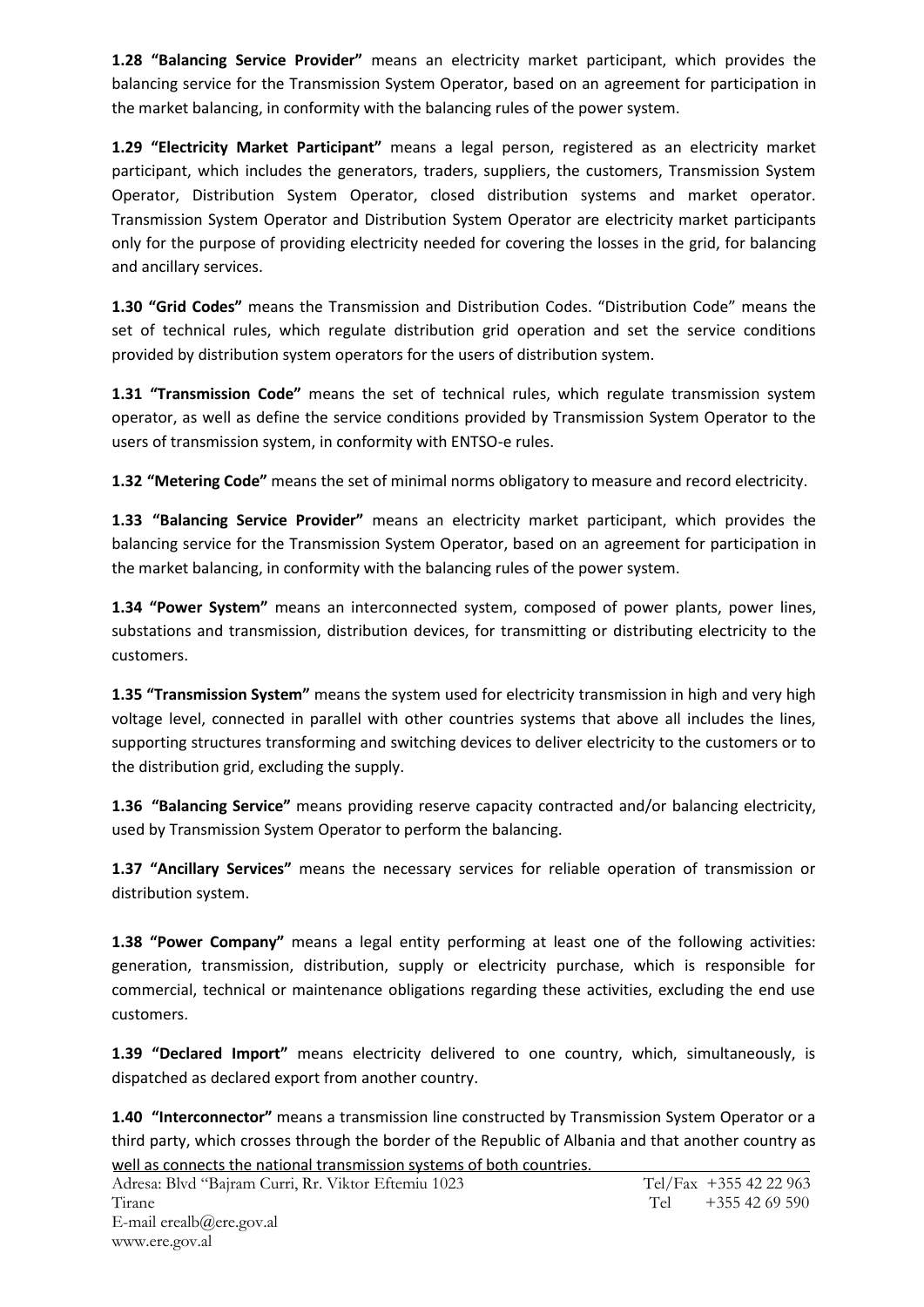**1.41 "New Interconnector"** means an in-completed interconnector and/or completed but not commissioned, by the date that this license enter into force.

**1.42 "Declared Transit"** means the electricity amount coming from another country, which is not consumed within the country, but is transmitted to a third country.

**1.43 "Balancing Market"** means the market based management, of the power system balancing operations, operated by Transmission System Operator.

**1.44 "Organized Electricity Market"** means the organized platform for electricity sale/purchase based on day ahead and/or intraday market.

**1.45 "Electricity Market"** means a system for effective sales and purchases, including electricity derivate, by the requests and offers, submitted in long-term and short-term periods.

**1.46** "**Trader** " shall mean any legal entity, operating electricity trading activity.

**1.47 "Electricity Trade"** means the process performed by any legal person that purchases electricity, to resell it within or outside the country where he performs his activity.

**1.48 "Force Majeure"** means an act or natural, social event, such as earthquakes, lightning, cyclones, floods, volcanic eruptions, fires or wars, armed conflicts, insurrections, terroristic or military acts, which prevent the licensee to fulfill his obligation according to the license, as well as other acts or events which are beyond the reasonable control and did not arise out of the licensee fault and the licensee has been unable to prevent such act or event by exercising his will, reasonable efforts, skills and his care.

**1.49 "Associated business"** meansy any business who directly or indirectly, fully or partially:

- is owned of a Licensee; or
- owns the Licensee; or
- is in the ownership of a Person, which is owned by the Licensee.

**1.50 "Regulatory payment"** is the annual payment that all licensed companies in power sector pay on ERE account, to cover the costs of its regulatory activity. The regulatory payments for every licensed company shall be approved each year by ERE based on a methodology approved by this institution

## **Performing the Licensed Activity**

2.1 Licensee is authorized by this License to perform Electricity Transmission Activity in the Republic of Albania. This right is given exclusively to the Licensee. During the License period, the Licensee has the right to perform all activities required to fulfill the licensed activity and that are not permited by the legislation in force.

2.2 Licensee shall use and maintain the Transmission System in conformity with the Law, Codes, Coucil of Ministers Decisions of the Republic of Albania, other ERE Regulations, the conditions of this License and other secondary acts in force to ensure the operation and control of the Transmission System in the Republic of Albania.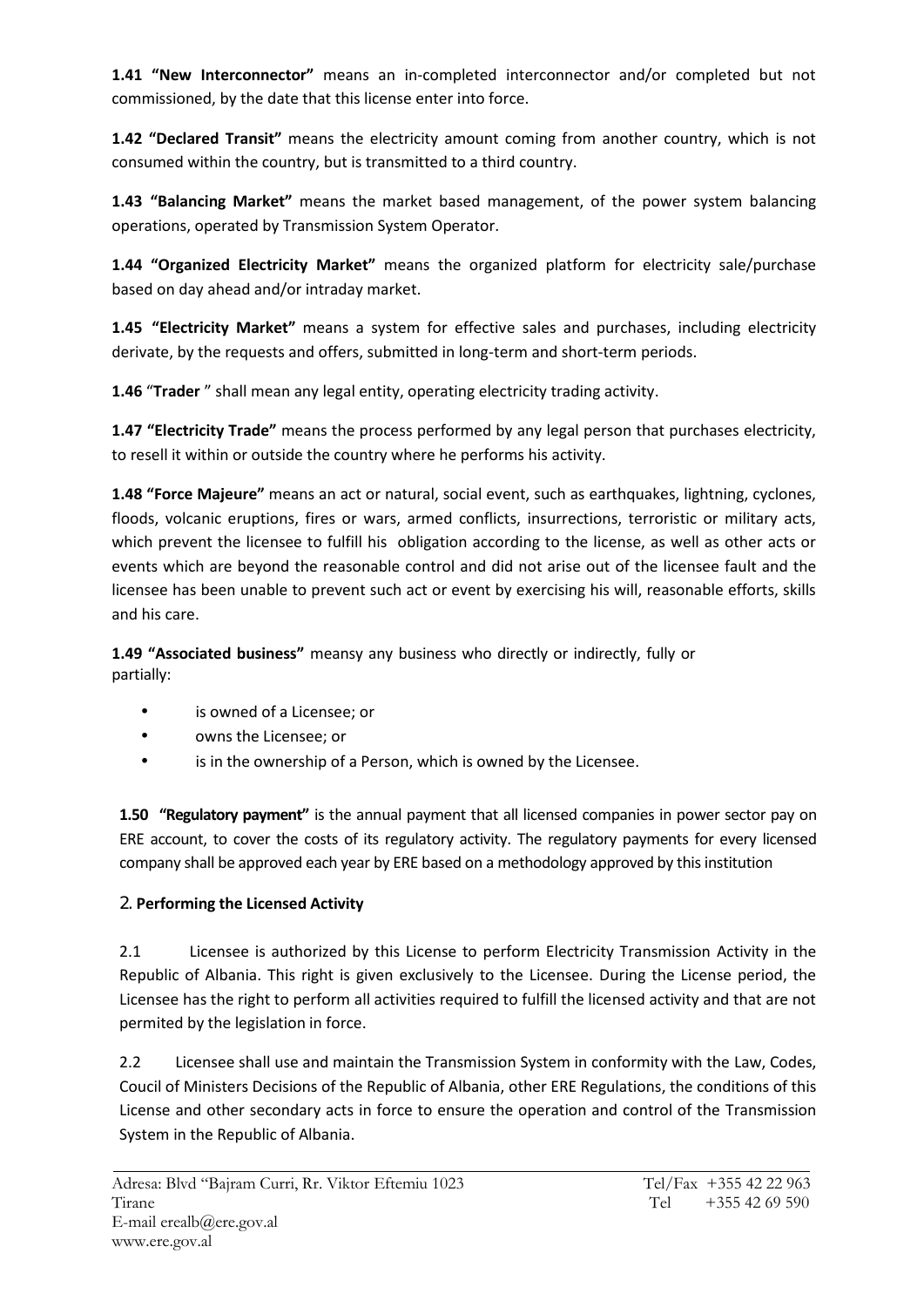2.3 Licensee, based on transparent, efficient and non-discriminatory procedures shall ensure the connection of the system users with the Transmission Grid based on the provisions of the Law, ERE Rules which regulate the Grid connection process.

2.4 Licensee shall not impede, prevent or attempt to prevent the other Licensees or new market participants to be legally engaged or to enter in electricity business in the Republic of Albania.

2.5 Licensee shall keep separate accounts for each license activity that he exercises and for any other acticity not related with the power sector, to prevent cross-subsidies and the violation of competition in the power sector. These accounts may be submitted consolidated, except the case when the performed activities are related with electricity distribution or transmission.

The incomes ensured by the Licensee by any right over transmission grid shall be specified on the accounts of the licensee.

2.6 Licensee shall not be engaged in performing other acticities that cause anti-competition according to the legislation in force.

2.7 Licensee shall keep accounting records and shall prepare financial statements, in conformity with article 45 of the Law and the unified accounting standards approved by ERE. The Licensee is obliged to submit at ERE the financial statements for every exercising year. The financial statements are deposited at ERE within January 31 for the following exercising year, while the audited copy of these statements is deposited at ERE within June 30.

2.8 Licensee shall not collaborate with other persons to damage the licensees or the Clients included in Electricity Activities. Licensee may collaborate with other Persons for issues regarding the increase of security, stability and modernization of the transmission system.

2.9 Licensee shall perform the Licensed Activity in conformity with economic efficiency principles and the objective to achieve lowest costs and environmental impact without jeopardizing the quality and stability of Transmission System.

2.10 Licensee contributes in the security of supply by guaranteeing the security of the system and stability of the transmission capacities;

2.11 Licensee shall draft and promote policies and programs which aim to respect the quality and stability standards set for Transmission System, according to ERE Regulations and Rules.

2.12 Licensee shall not engage in other activities that prevent or may prevent the performance of the Licensed Activity. The Licensee shall inform ERE in cases when he aims to:

a) engage in other activities except the Licensed one; or

b) establish an Associated Business.

2.13 Licensee is not responsible for not-completing the License Conditions in case of a Force Majeure to that extent that the Force Majeure is the reason for not completing the License Conditions. In this case, the Licensee shall immediately inform ERE and other Licensees or the Clients with whom the Licensee has signed Electricity Transmission Agreements.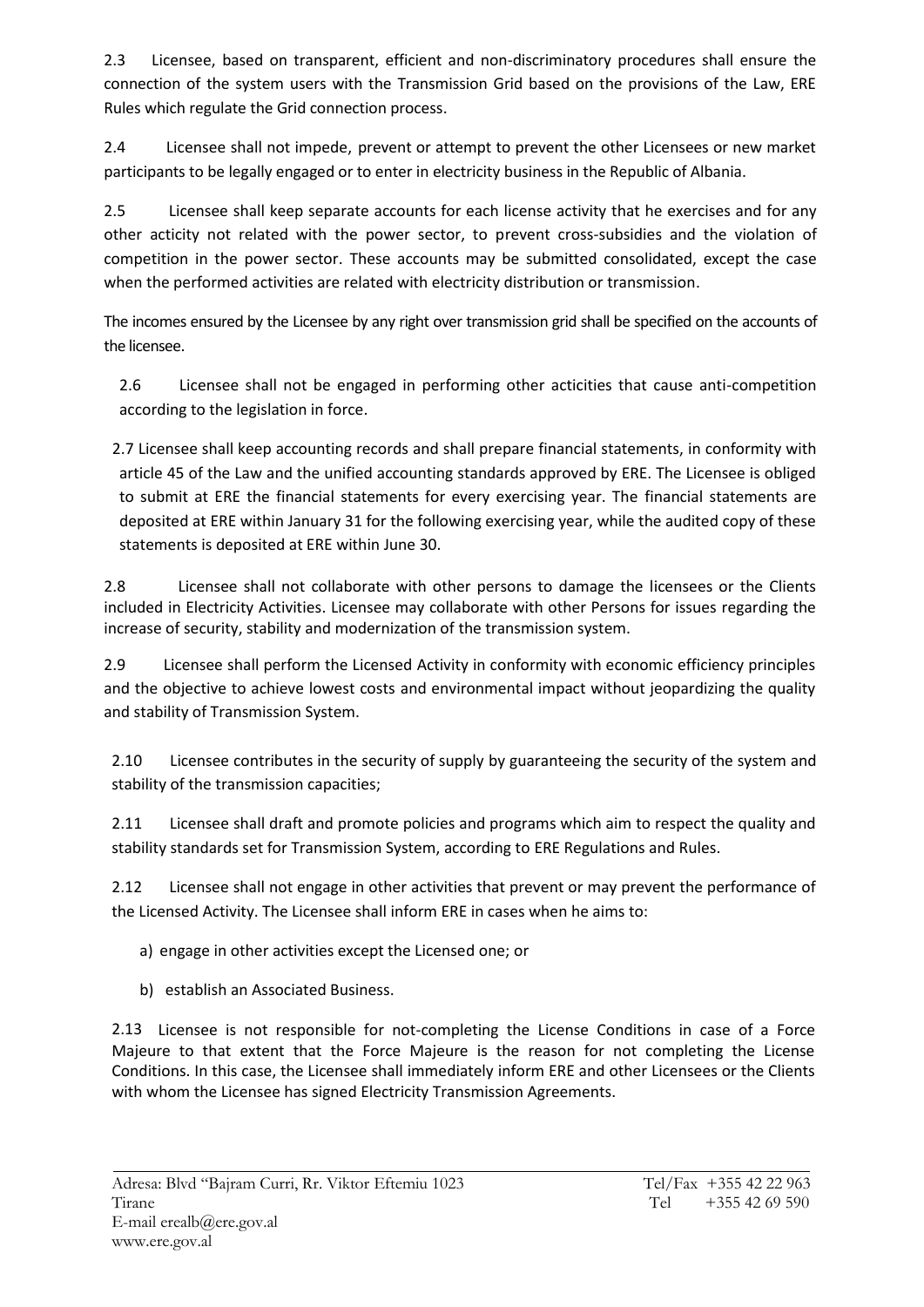### **3. Obligations of the Licensee**

3.1 Licensee is obliged to implement the Legislation in force during the exercise of the operations according to this license.

## 3.2. **Accounting and Reporting**

3.2.1. If the Licensee foresees an emergent situation as defined by the Legislation in force, he shall inform ERE without delay and this information shall describe the measures that should be taken by the Licensee to prevent or improve the foreseen emergency situation effects.

3.2.2. The Licensee shall inform ERE within 10 days for any change of the:

- a) address;
- b) Licensee status;
- c) registration certificate;
- d) fiscal code;
- e) main governing bodies; or

If the Licensee does not make this notification, ERE may apply the fines according to the Law.

3.2.3. All the official notifications, applications, claims or other correspondences regarding the License shall be in the written form and signed respectively by an authorized official or appointed representative of the Licensee or ERE and shall be sent on courier or registered post, requiring a verification of the receipt. The addresses of the Parties shall be on the envelope. All the notifications and other correspondences shall be considered effective from the delivery moment. Shall be considered accepted all the notifications send by official email communicated before officially from the parties.

## **3.3. Use of Information**

3.3.1 The licensee for any information received as the result of his Licensed Activity is obliged to implement the Confidentiality of Transmission System Operator according to Law no. 64.

## **3.4. Centralized Control and Coordination of the Electricity Transmission Grid**

3.4.1. Licensee shall direct and coordinate Transmission System operation in conformity with the Transmission Code and ERE Regulations.

3.4.2. Transmission System Operator:

a. installs and processes all types of information , communications and systems, including *wireless* system necessary for the transmission system

b. exchanges or allocates the balancing services with transmission system operators of the neighbouring countries to regulate the frequency within the grid, in conformity with operational agreements between transmission system operators of the regon and the provisions of this law to promote regional cooperation.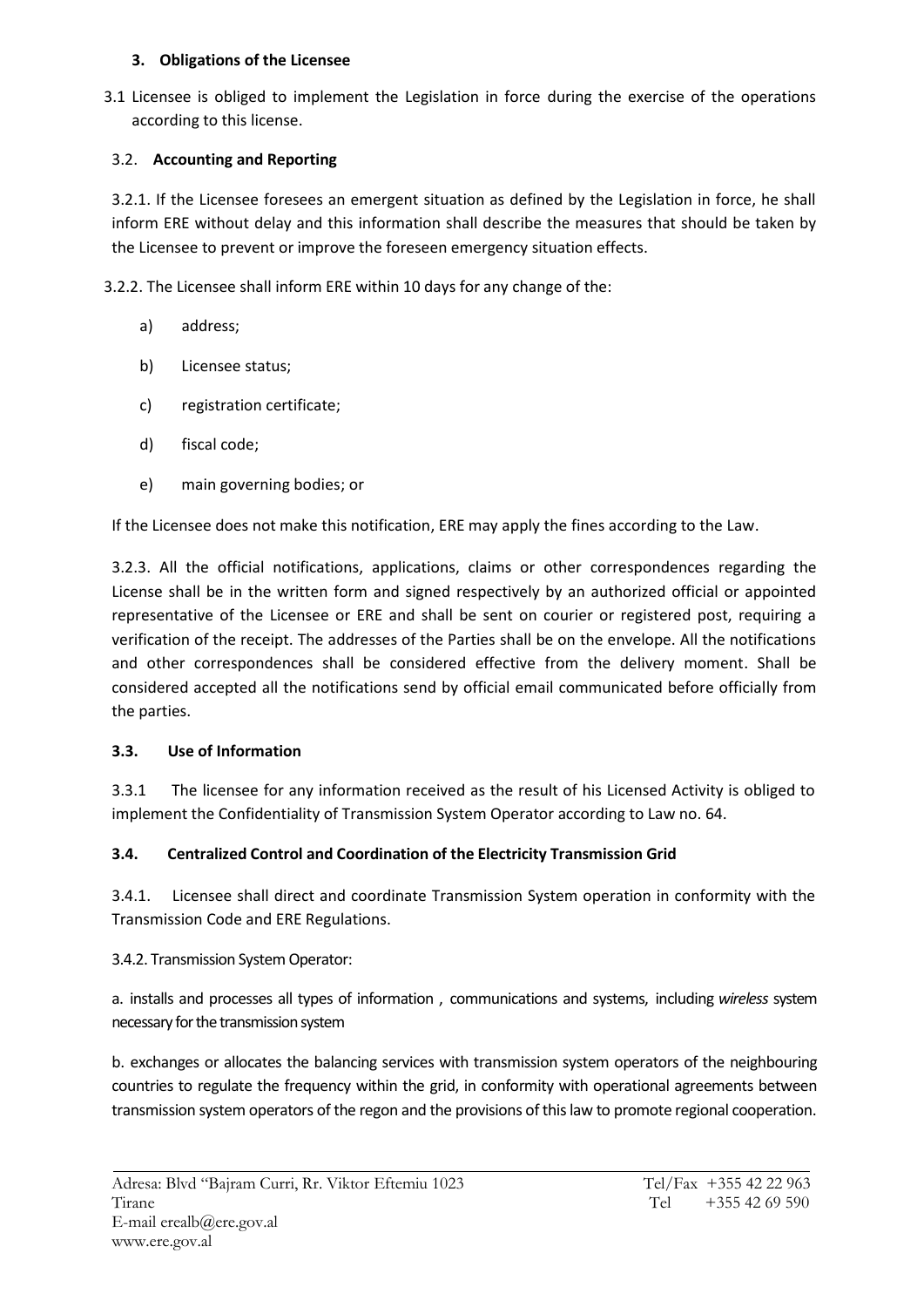3.4.3. Licensee shall provide the Ancillary Services in conformity with the Law, Transmission Code, ERE Decisions and Regulations.

## **3.5. Registration and the reporting system of Transmission System Operation shall be in conformity with the Transmission Code.**

3.6. The Licensee shall immediately inform ERE and other interested parties for any circumstance leading to important changes in the Transmission System in conformity with the legislation in foce and the Transmission Code.

3.7. Only the Transmission System Operator has the right to invoice and collect the transmission tariff/tariffs, previously adopted by ERE, in conformity with the transmission methodology.

## 3.8. **Access and Connection with the Transmission System**

3.8.1. Transmission System Operator guarantees access to the grid for all users of the transmission system, on transparent, non-discriminatory basis based on the definitions of article 29 of the law and the approved and published tariffs by ERE.

3.8.2. The Licensee shall inform all system users, may suspend the Transmission Services according to the License Conditions for a period of time, in conformity with the legislation in force, including the cases when the user repeatedly violates the operation and security of the system.

## **3.9. Regulatory Payments**

3.9.1. Licensee shall pay at ERE the regulation payments on a regular and continuous basis during the period of this License as defined by ERE in conformity with Law no. 43/2015 "On Power Sector" and ERE applicable regulations.

3.9.2. If the Licensee does not execute the payment within 30 days after receiving the notification, ERE has the right to apply the administrative measure in conformity with the "Regulation on imposing the fine and facilitation from them".

### **Control on the Performance of the Licensed Activity**

4.1. ERE shall monitor the implementation from the Licensee of the License Conditions, shall review the reports obtained by the Licensee and at any time after the notification, is authorized to inspect the assets or accounting records and may require a technical and/or accounting audit of the Licensee's activities.

4.2. ERE authorized representatives have the right to access the Licensee's premises, devices and documents to inspect the Licensed Activity in conformity with ERE Regulations and Rules. The licensee shall provide any required assistance necessary for ERE during this inspection.

4.3. Upon the evidenced complaint of any third Person or upon its own initiative, ERE may initiate an investigation on implementing the License Conditions or ERE Decisions and Rules.

4.4. If after the investigation, ERE concludes that the Licensee has not implemented the License Conditions, ERE may correct the Licensee tariffs and/or undertake other measures within the